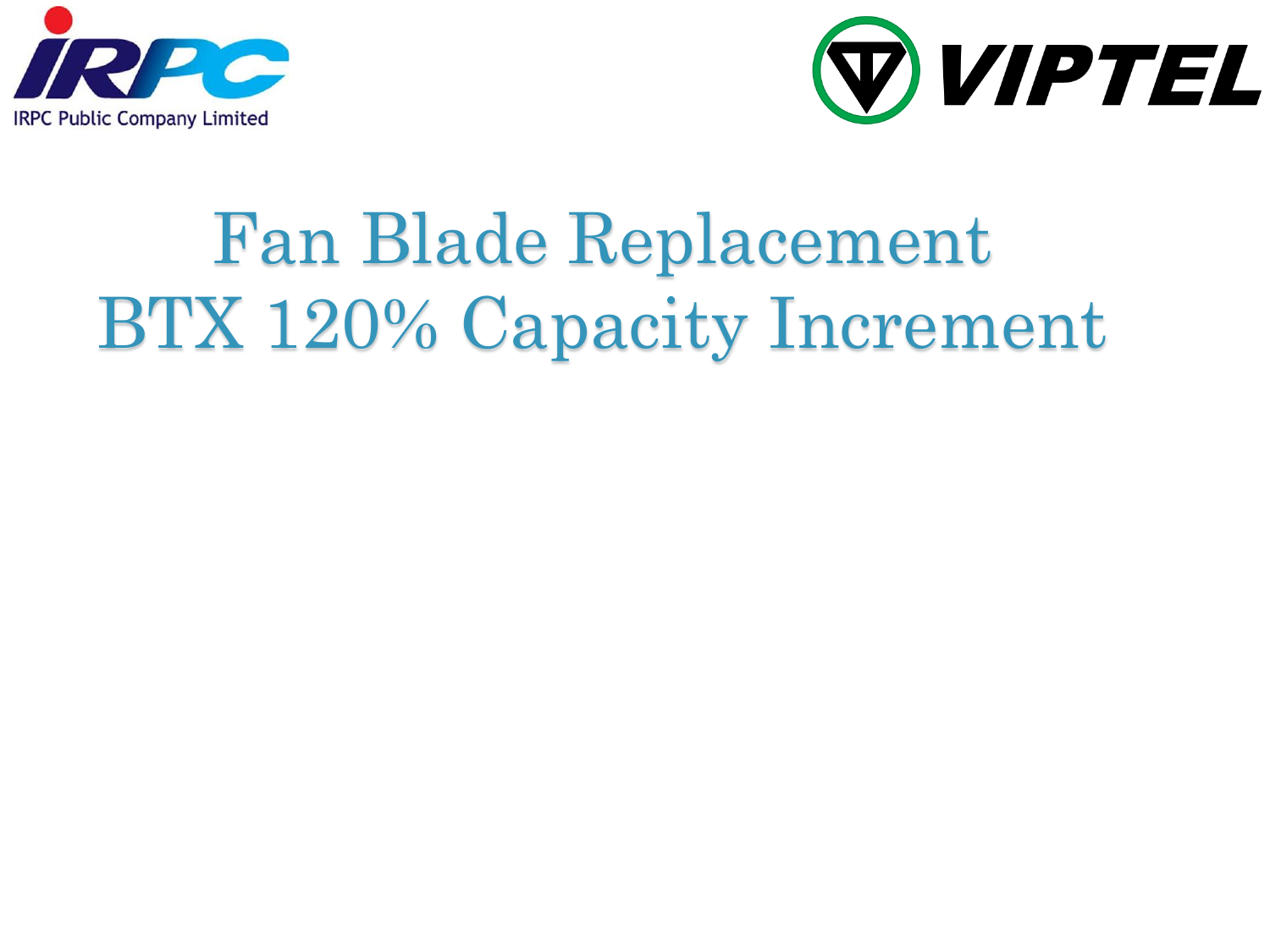



#### Fan Model 01E001A M0.1

| $Flow (m^3/s)$                  |          |  |
|---------------------------------|----------|--|
| <b>Existing Flow</b>            | 55.11    |  |
| Design flow                     | 69.0     |  |
| Design Flow (TOR)               | $72.5\,$ |  |
| <b>Actual Flow</b>              | 78.8     |  |
| <i>V</i> oincrease from TOR     | 9%       |  |
| power (kW)                      |          |  |
| Existing                        | Coolflo  |  |
| 11.9                            | 15.1     |  |
| Load less than 95% of full load |          |  |
| Blade No.                       |          |  |
| Existing                        | Coolflo  |  |
| Al/5                            | FRP/8    |  |





Coolflo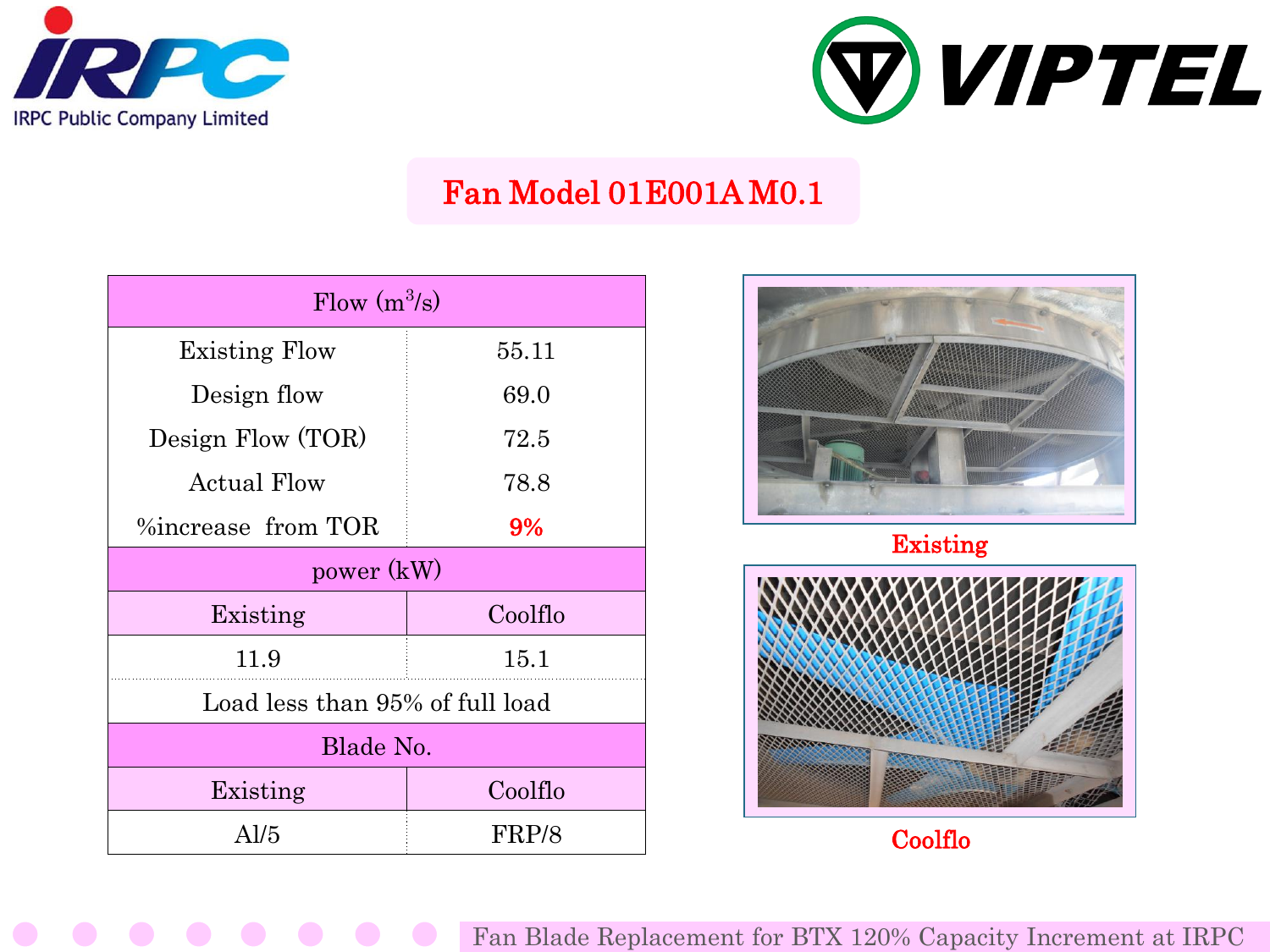



#### Fan Model 01E001A M0.2

| Flow $(m^3/s)$                  |         |  |
|---------------------------------|---------|--|
| <b>Existing Flow</b>            | 64.8    |  |
| Design flow                     | 69.0    |  |
| Design Flow (TOR)               | 72.5    |  |
| <b>Actual Flow</b>              | 79.0    |  |
| <i>V</i> oincrease from TOR     | 9%      |  |
| power (kW)                      |         |  |
| Existing                        | Coolflo |  |
| 14.34                           | 16.42   |  |
| Load less than 95% of full load |         |  |
| Blade No.                       |         |  |
| Existing                        | Coolflo |  |
| Al/5                            | FRP/8   |  |



Coolflo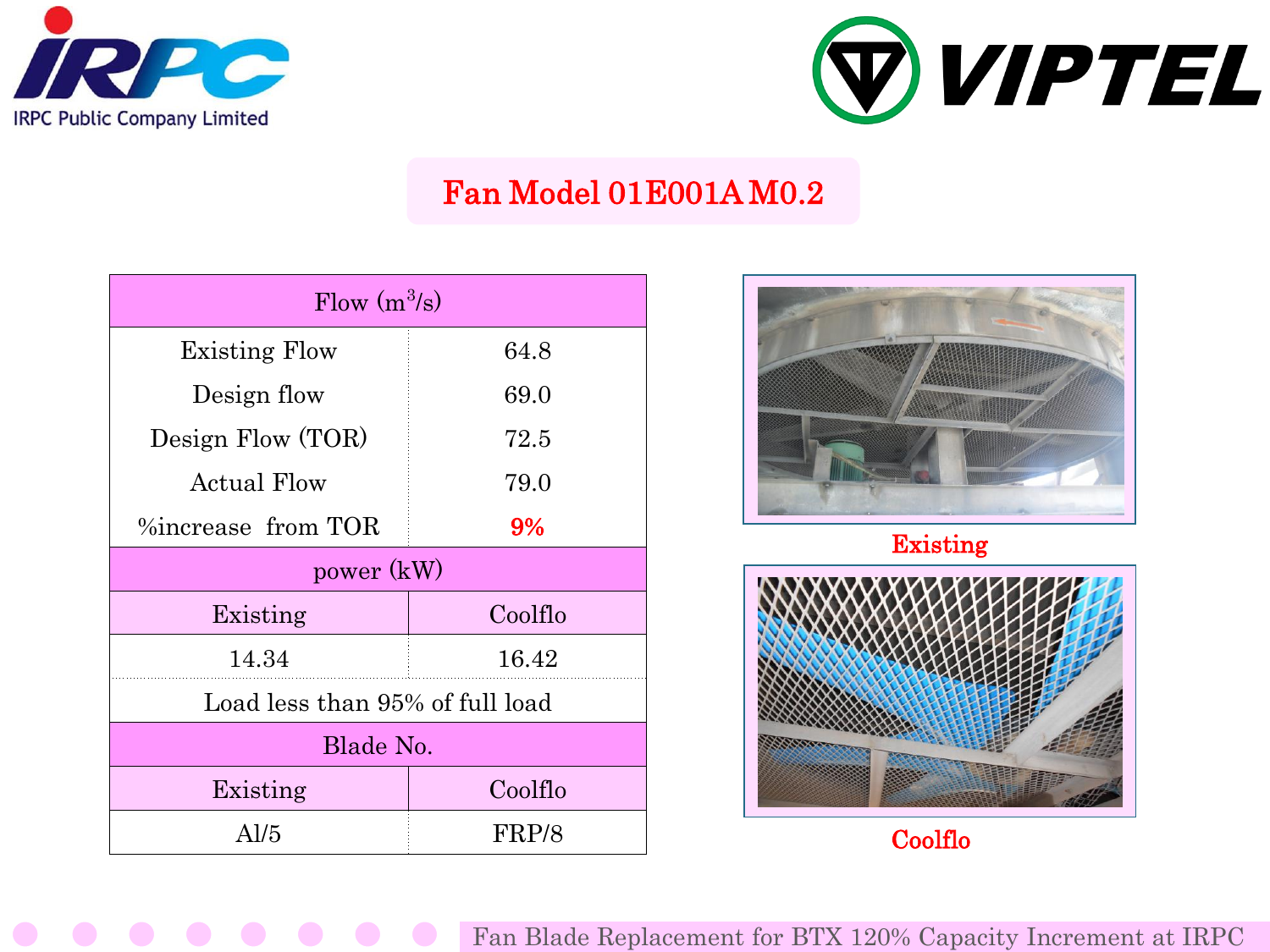



## Fan Model 01E001B M0.1

| Flow $(m^3/s)$                  |         |  |
|---------------------------------|---------|--|
| <b>Existing Flow</b>            | 38.1    |  |
| Design flow                     | 69.0    |  |
| Design Flow (TOR)               | 72.5    |  |
| <b>Actual Flow</b>              | 82.2    |  |
| <i>V</i> oincrease from TOR     | 14%     |  |
| power (kW)                      |         |  |
| Existing                        | Coolflo |  |
| 7.6                             | 16.25   |  |
| Load less than 95% of full load |         |  |
| Blade No.                       |         |  |
| Existing                        | Coolflo |  |
| Al/5                            | FRP/8   |  |



Existing



Coolflo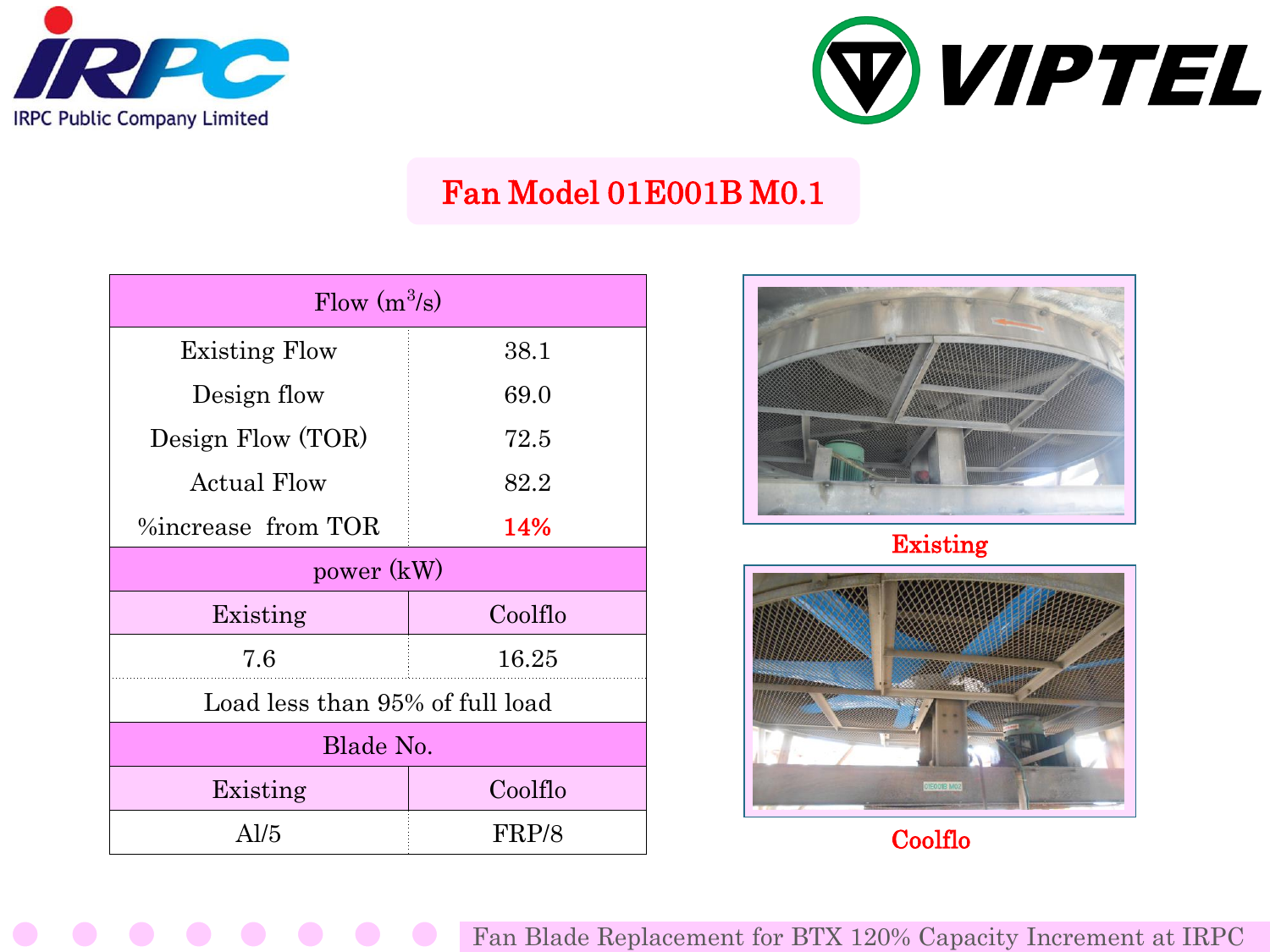



# Fan Model 01E001B M0.2

| Flow $(m^3/s)$                  |         |  |
|---------------------------------|---------|--|
| <b>Existing Flow</b>            | 72.64   |  |
| Design flow                     | 69.0    |  |
| Design Flow (TOR)               | 72.5    |  |
| Actual Flow                     | 83.4    |  |
| <i>V</i> oincrease from TOR     | 16%     |  |
| power (kW)                      |         |  |
| Existing                        | Coolflo |  |
| 14.35                           | 16.49   |  |
| Load less than 95% of full load |         |  |
| Blade No.                       |         |  |
| Existing                        | Coolflo |  |
| Al/5                            | FRP/8   |  |





Coolflo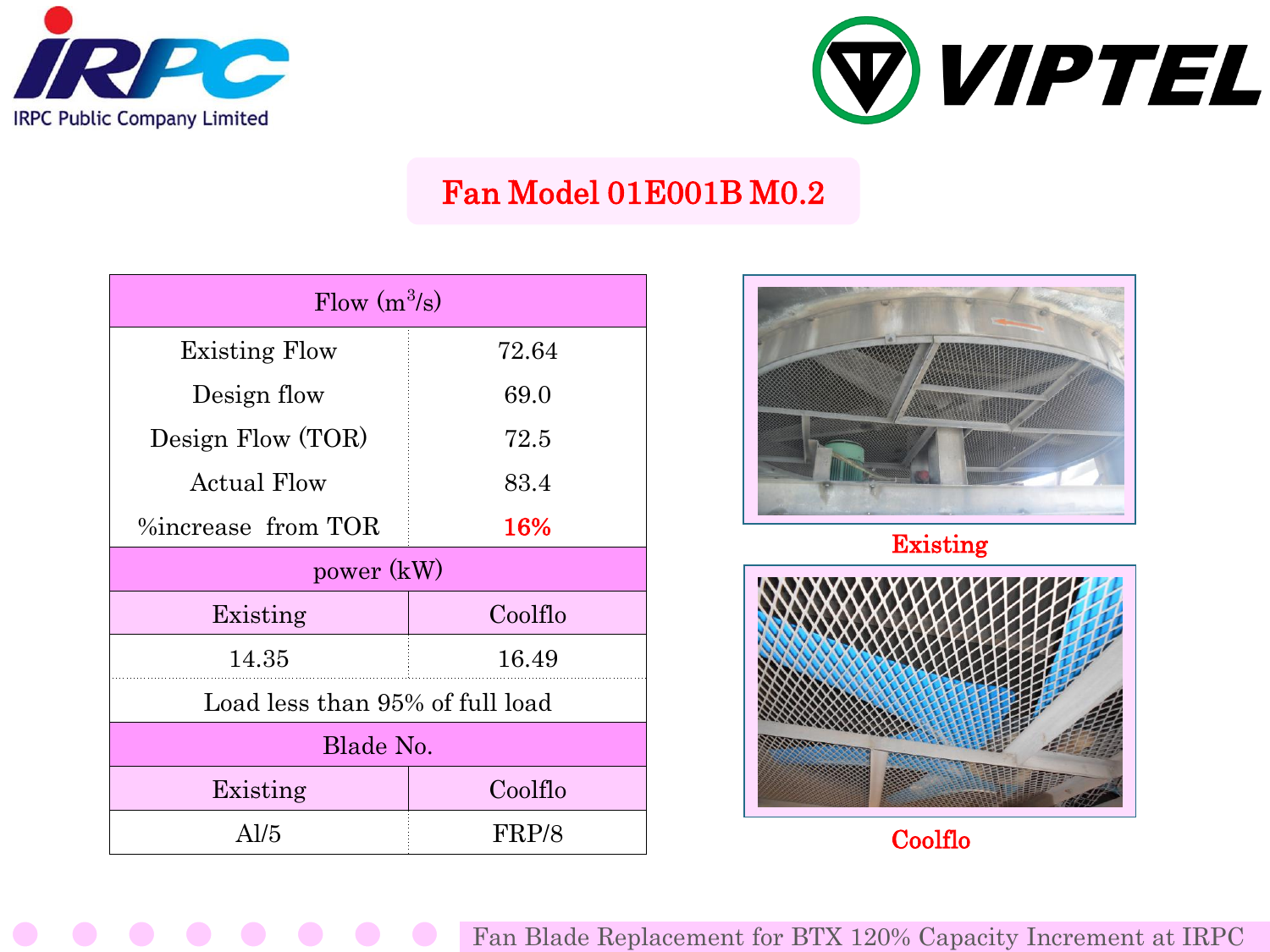



## Fan Model 02E009A M0.1

| Flow $(m^3/s)$                  |         |  |
|---------------------------------|---------|--|
| <b>Existing Flow</b>            | 78.6    |  |
| Design flow                     | 80.4    |  |
| Design Flow (TOR)               | 84.4    |  |
| <b>Actual Flow</b>              | 101.1   |  |
| <i>V</i> oincrease from TOR     | 21%     |  |
| power (kW)                      |         |  |
| Existing                        | Coolflo |  |
| 15.6                            | 20.90   |  |
| Load less than 95% of full load |         |  |
| Blade No.                       |         |  |
| Existing                        | Coolflo |  |
| A1/7                            | FRP/8   |  |





Coolflo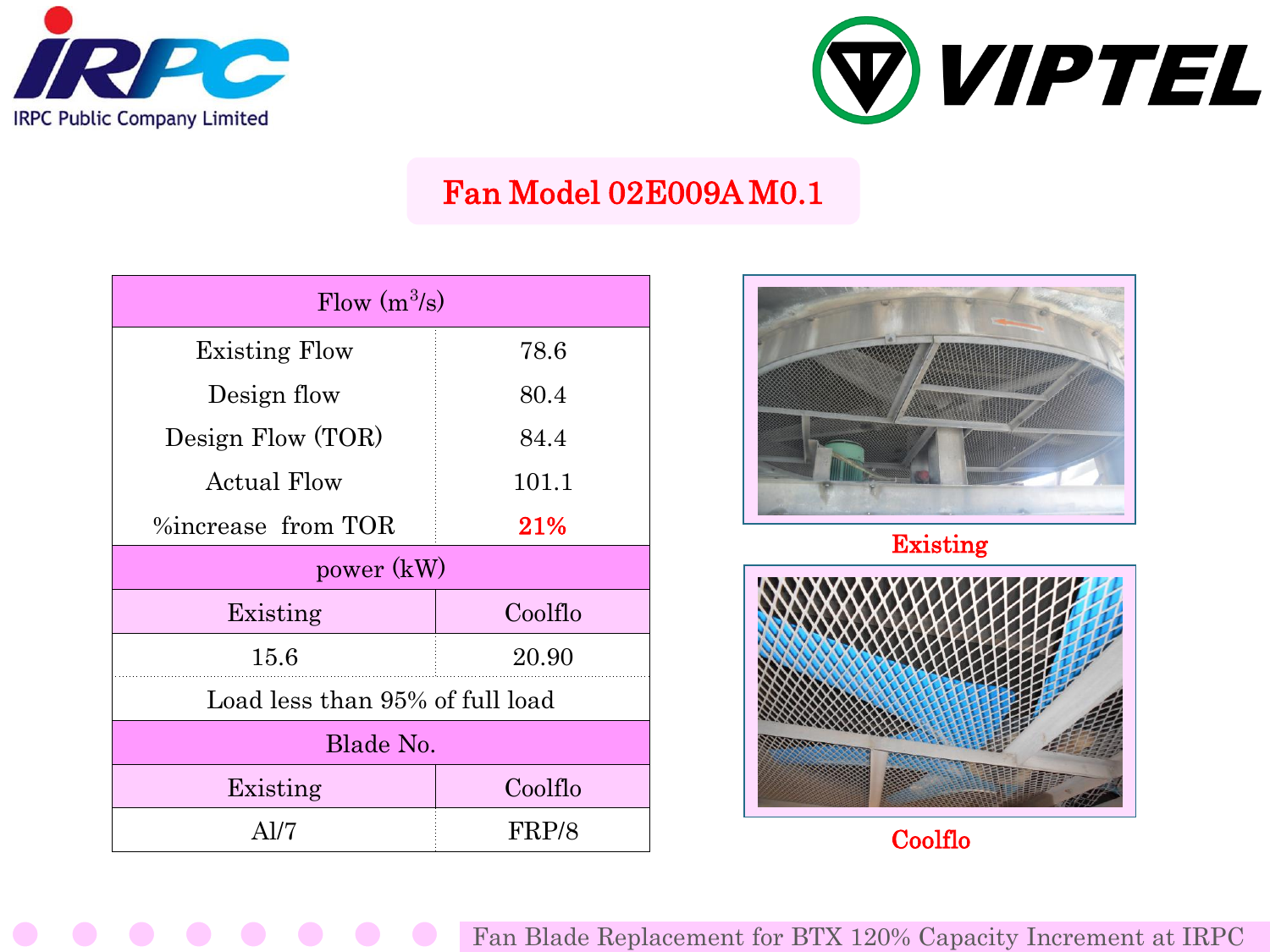



#### Fan Model 02E009A M0.2

| Flow $(m^3/s)$                  |         |  |
|---------------------------------|---------|--|
| <b>Existing Flow</b>            | 63.9    |  |
| Design flow                     | 80.4    |  |
| Design Flow (TOR)               | 84.4    |  |
| <b>Actual Flow</b>              | 91.9    |  |
| <i>V</i> oincrease from TOR     | 9%      |  |
| power (kW)                      |         |  |
| Existing                        | Coolflo |  |
| 16.9                            | 18.29   |  |
| Load less than 95% of full load |         |  |
| Blade No.                       |         |  |
| Existing                        | Coolflo |  |
| A1/7                            | FRP/8   |  |





Coolflo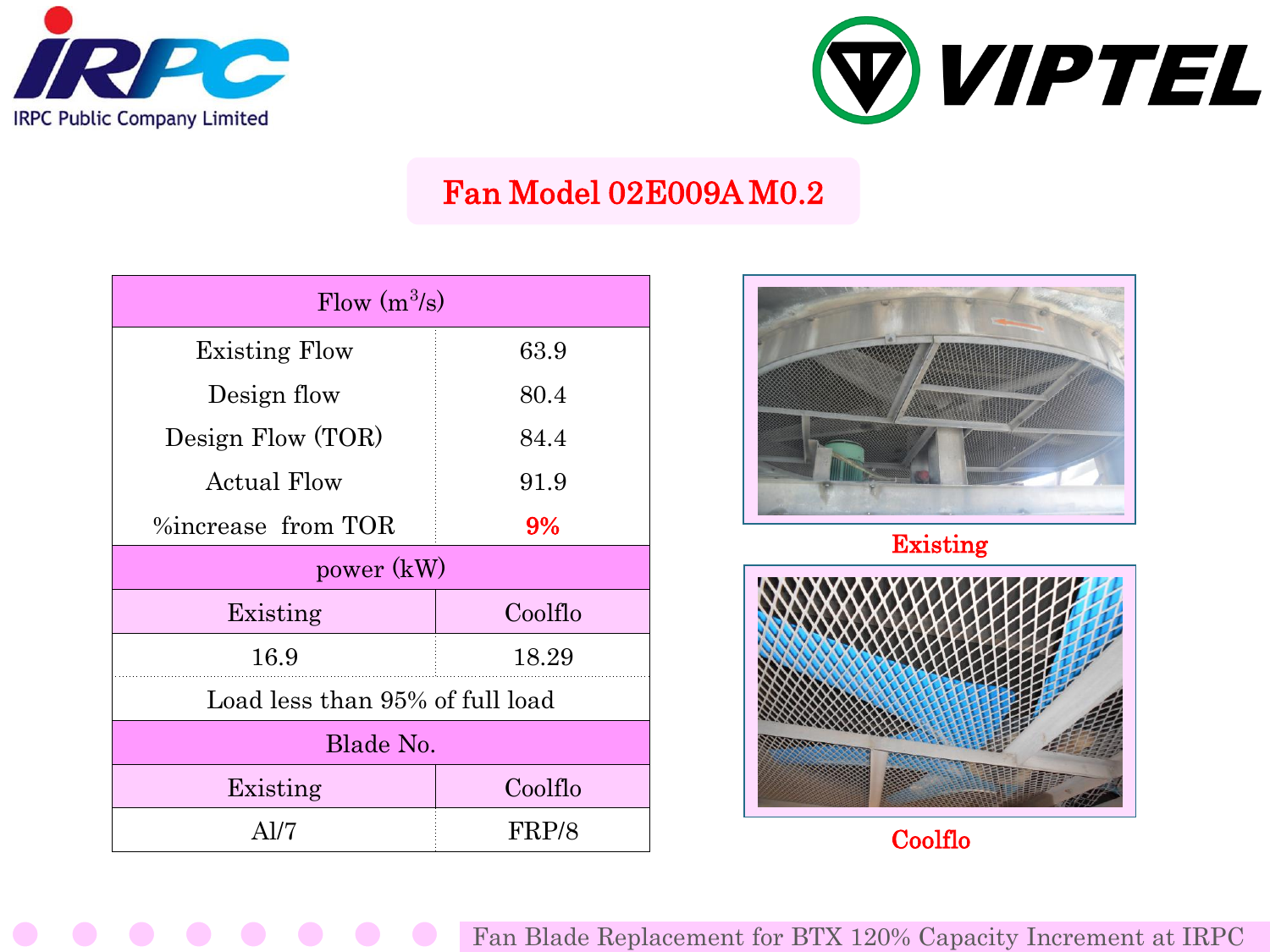



## Fan Model 02E009B M0.1

| Flow $(m^3/s)$                  |         |  |
|---------------------------------|---------|--|
| <b>Existing Flow</b>            | 76.2    |  |
| Design flow                     | 80.4    |  |
| Design Flow (TOR)               | 84.4    |  |
| <b>Actual Flow</b>              | 92.6    |  |
| <i>V</i> oincrease from TOR     | 10%     |  |
| power (kW)                      |         |  |
| Existing                        | Coolflo |  |
| 15.7                            | 19.55   |  |
| Load less than 95% of full load |         |  |
| Blade No.                       |         |  |
| Existing                        | Coolflo |  |
| A1/7                            | FRP/8   |  |



Existing



Coolflo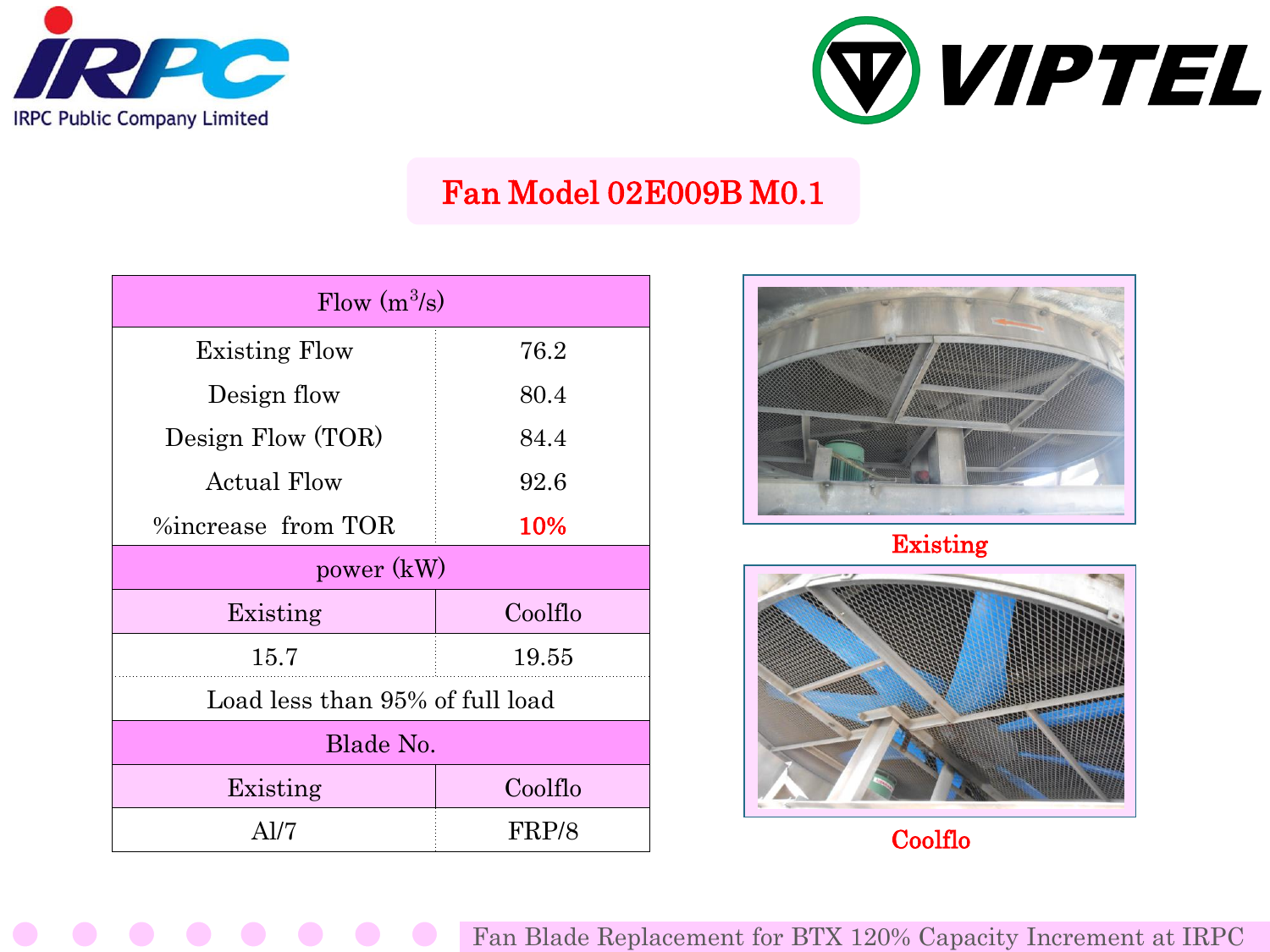



## Fan Model 02E009B M0.2

| Flow $(m^3/s)$                  |         |  |
|---------------------------------|---------|--|
| <b>Existing Flow</b>            | 80.6    |  |
| Design flow                     | 80.4    |  |
| Design Flow (TOR)               | 84.4    |  |
| <b>Actual Flow</b>              | 91.9    |  |
| <i>V</i> oincrease from TOR     | 9%      |  |
| power (kW)                      |         |  |
| Existing                        | Coolflo |  |
| 17.83                           | 18.46   |  |
| Load less than 95% of full load |         |  |
| Blade No.                       |         |  |
| Existing                        | Coolflo |  |
| A1/7                            | FRP/8   |  |





Coolflo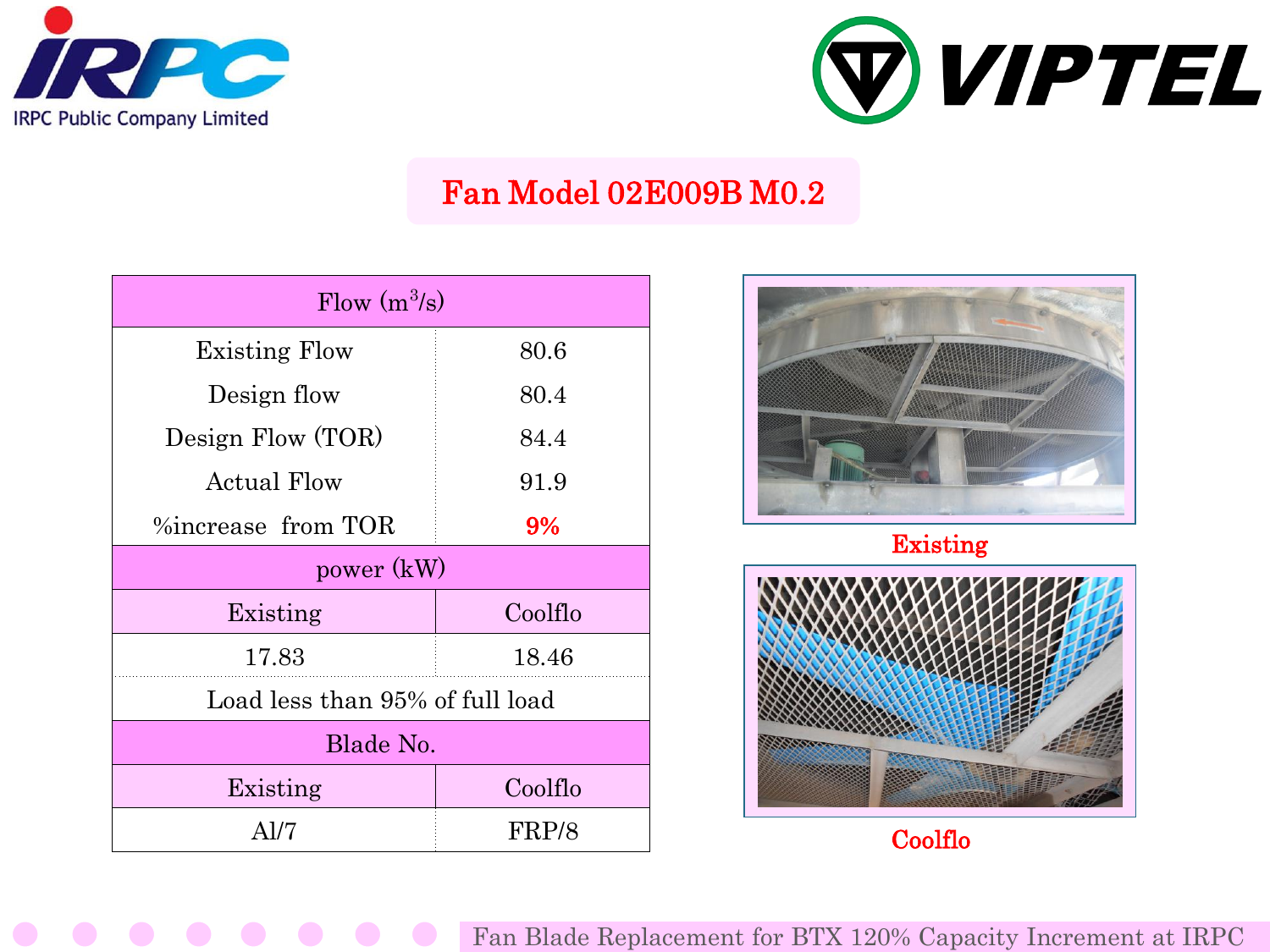



## Fan Model 02E009C M0.1

| Flow $(m^3/s)$                  |         |  |
|---------------------------------|---------|--|
| <b>Existing Flow</b>            | 76.7    |  |
| Design flow                     | 80.4    |  |
| Design Flow (TOR)               | 84.4    |  |
| <b>Actual Flow</b>              | 91.8    |  |
| <i>V</i> oincrease from TOR     | 9%      |  |
| power (kW)                      |         |  |
| Existing                        | Coolflo |  |
| 15.00                           | 19.10   |  |
| Load less than 95% of full load |         |  |
| Blade No.                       |         |  |
| Existing                        | Coolflo |  |
| A1/7                            | FRP/8   |  |





Coolflo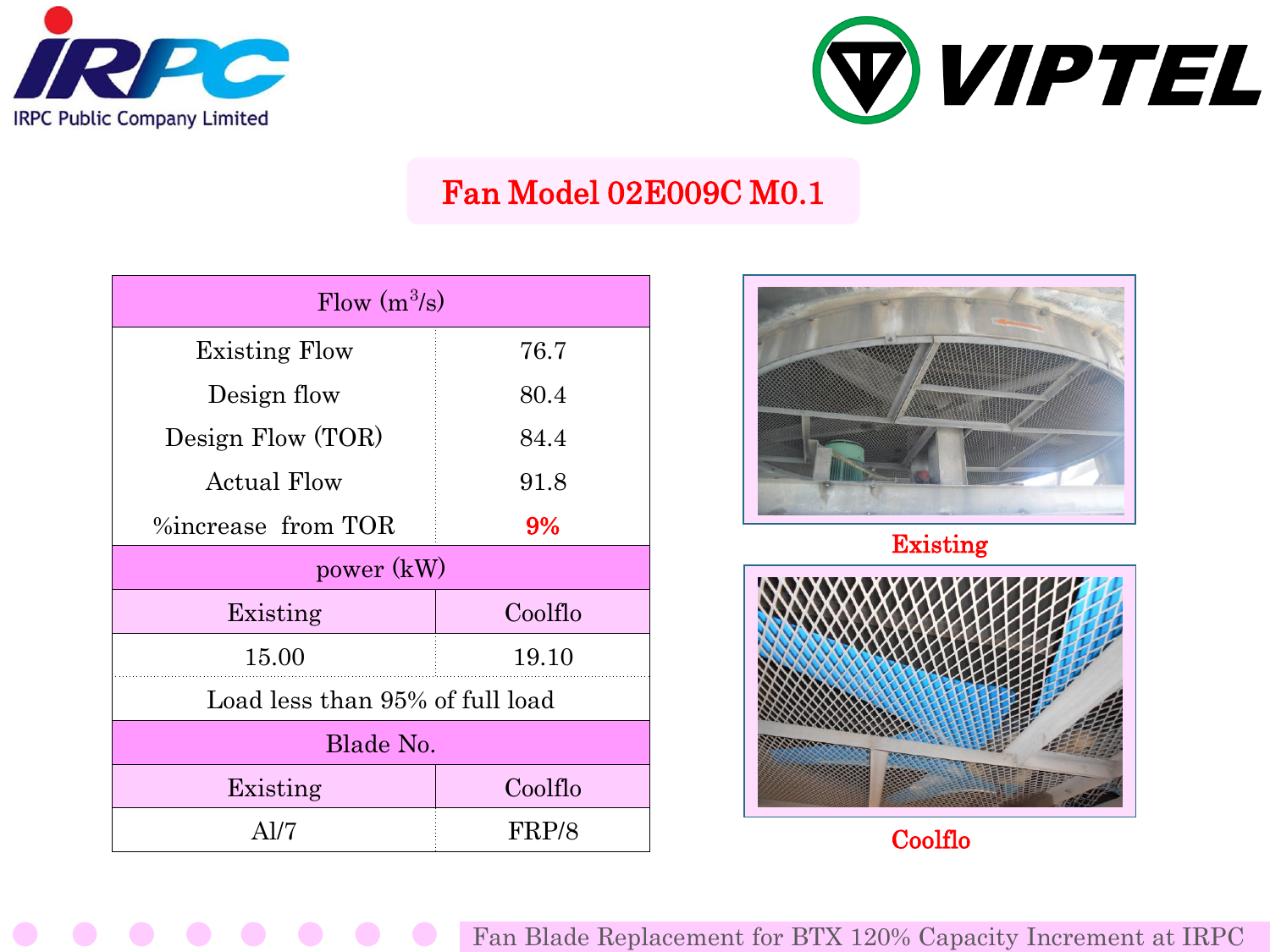



# Fan Model 02E009C M0.2

| Flow $(m^3/s)$                  |         |  |
|---------------------------------|---------|--|
| <b>Existing Flow</b>            | 75.9    |  |
| Design flow                     | 80.4    |  |
| Design Flow (TOR)               | 84.4    |  |
| <b>Actual Flow</b>              | 95.2    |  |
| <i>V</i> oincrease from TOR     | 13%     |  |
| power (kW)                      |         |  |
| Existing                        | Coolflo |  |
| 17.93                           | 18.89   |  |
| Load less than 95% of full load |         |  |
| Blade No.                       |         |  |
| Existing                        | Coolflo |  |
| A1/7                            | FRP/8   |  |





Coolflo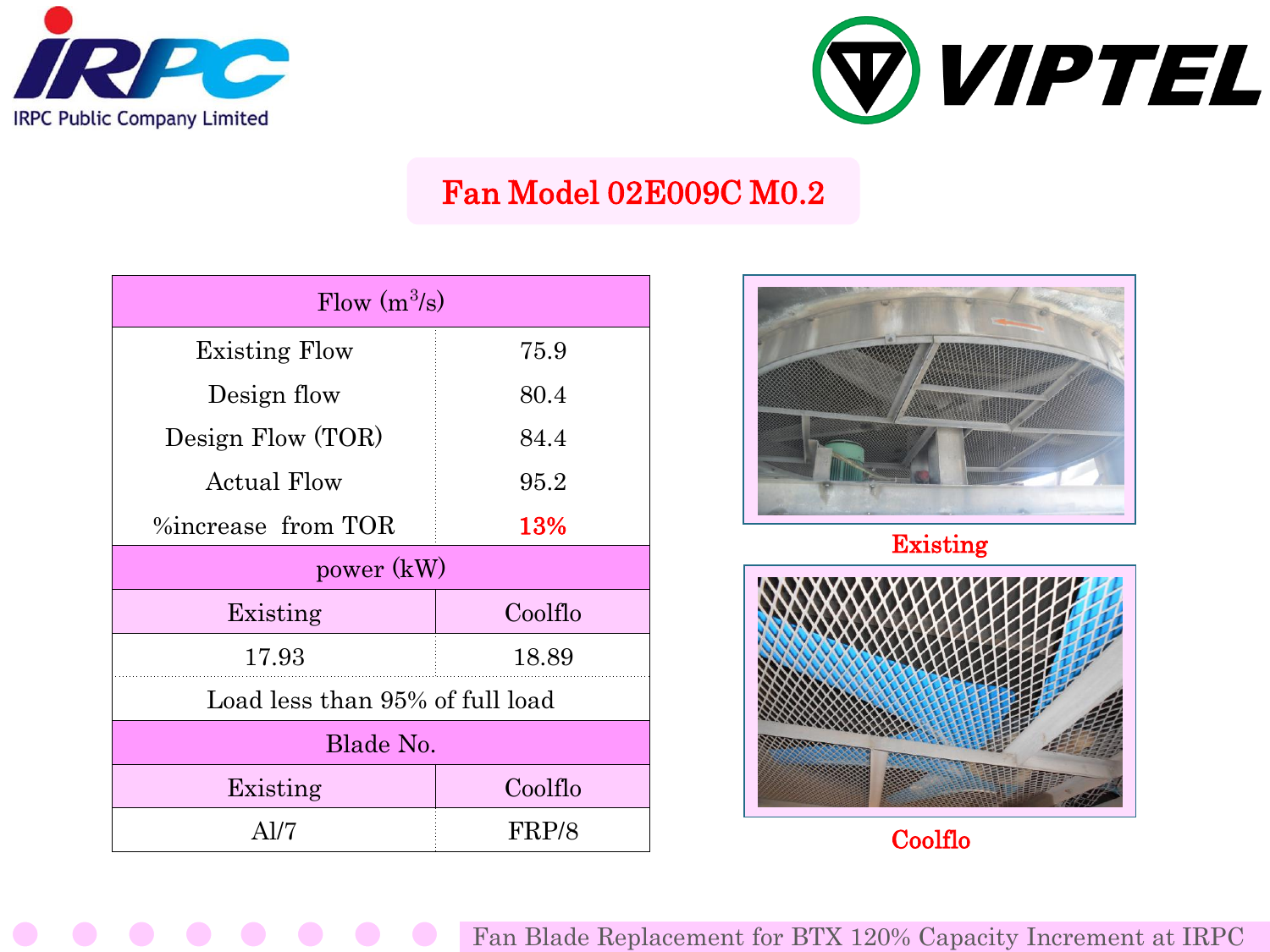



## Fan Model 04E009A M0.1

| Flow $(m^3/s)$                  |            |  |
|---------------------------------|------------|--|
| <b>Existing Flow</b>            | 65.5       |  |
| Design flow                     | 70.4       |  |
| Design Flow (TOR)               | 73.9       |  |
| <b>Actual Flow</b>              | 82.0       |  |
| <i>V</i> oincrease from TOR     | <b>11%</b> |  |
| power (kW)                      |            |  |
| Existing                        | Coolflo    |  |
| 13.9                            | 15.40      |  |
| Load less than 95% of full load |            |  |
| Blade No.                       |            |  |
| Existing                        | Coolflo    |  |
| Al/5                            | FRP/8      |  |



Existing



Coolflo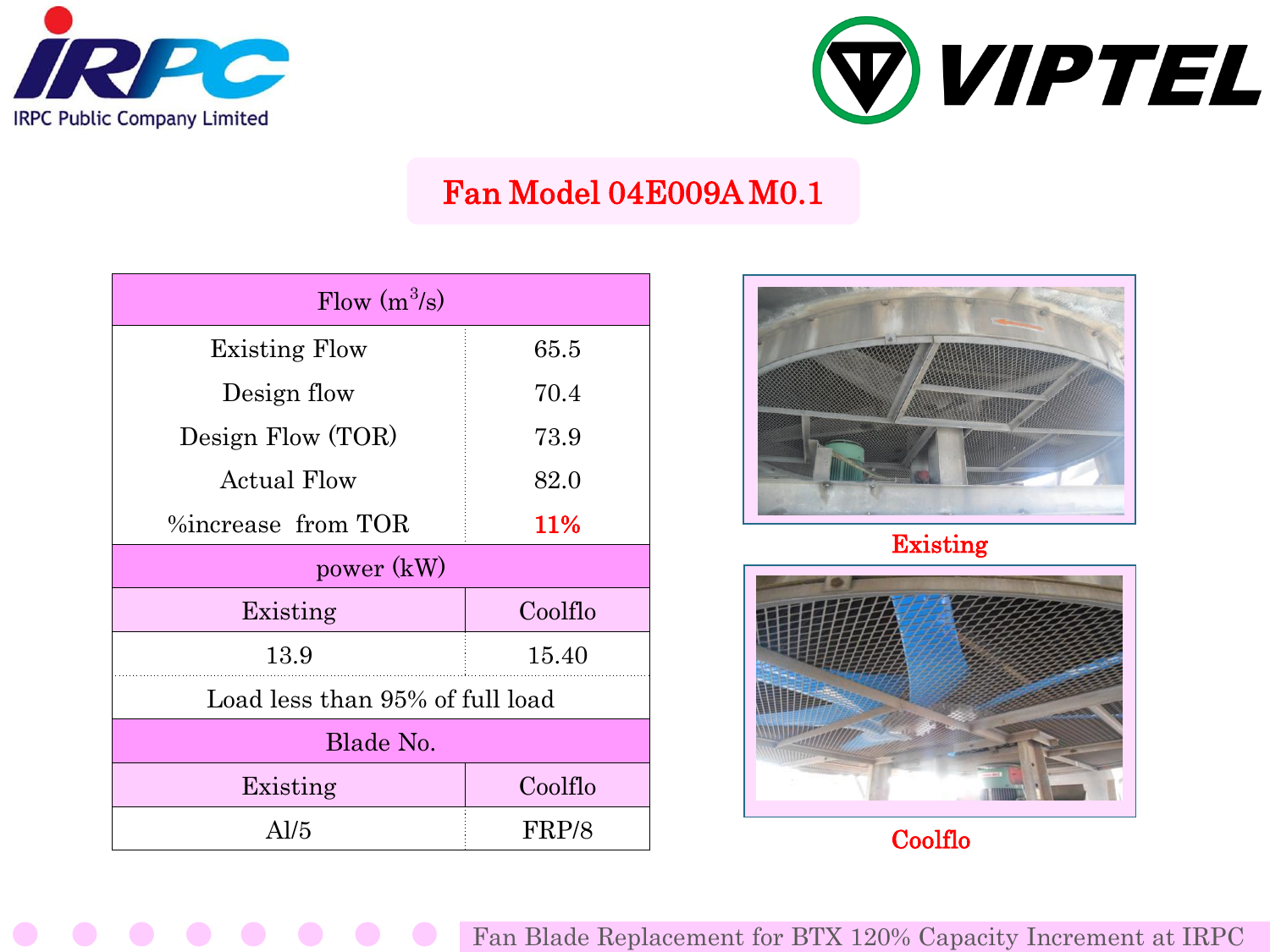



#### Fan Model 04E009A M0.2

| Flow $(m^3/s)$                  |         |  |
|---------------------------------|---------|--|
| <b>Existing Flow</b>            | 62.4    |  |
| Design flow                     | 70.4    |  |
| Design Flow (TOR)               | 73.9    |  |
| <b>Actual Flow</b>              | 84.2    |  |
| <i>V</i> oincrease from TOR     | 15%     |  |
| power (kW)                      |         |  |
| Existing                        | Coolflo |  |
| 13.4                            | 16.20   |  |
| Load less than 95% of full load |         |  |
| Blade No.                       |         |  |
| Existing                        | Coolflo |  |
| Al/5                            | FRP/8   |  |



Existing



Coolflo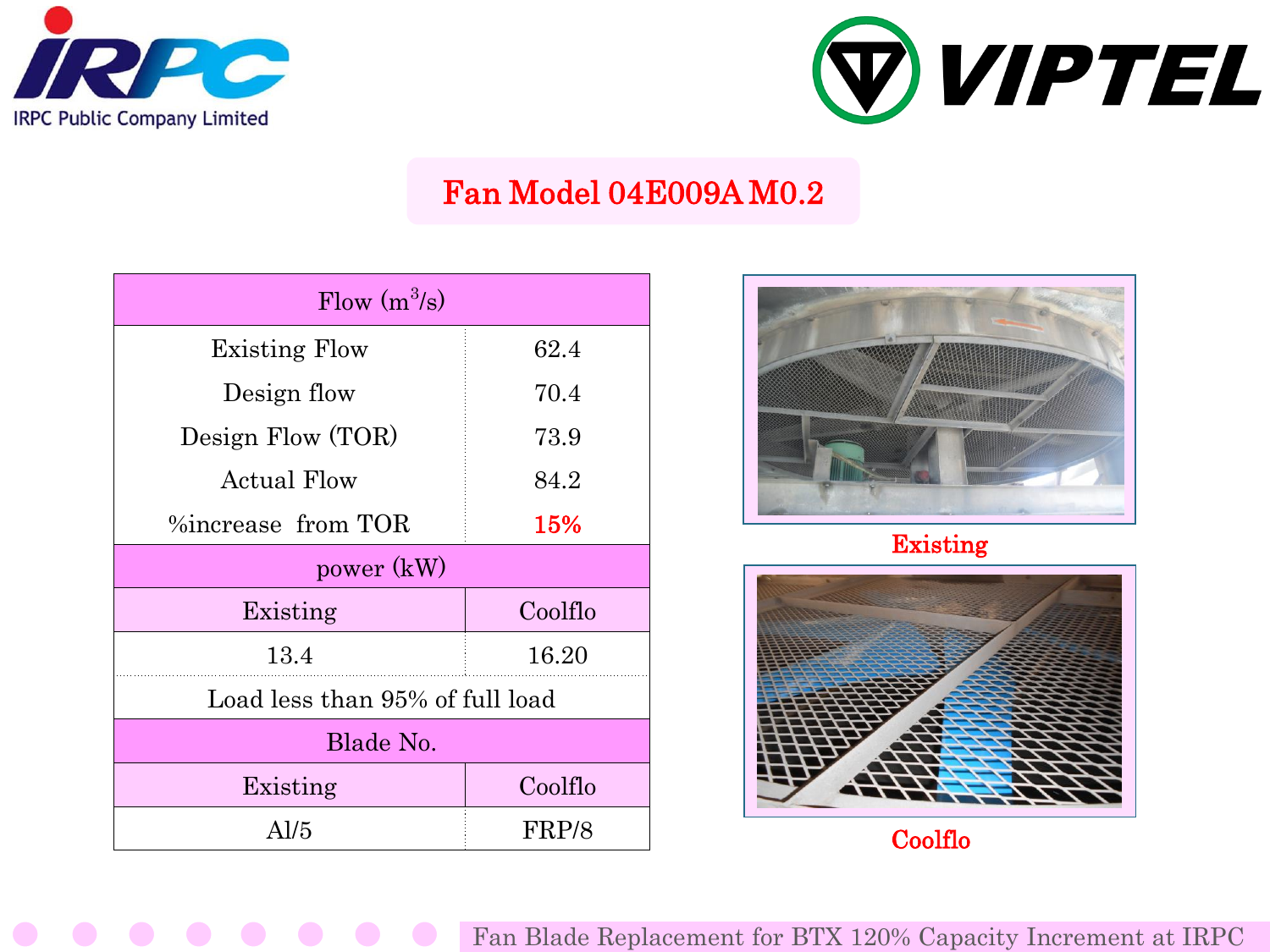



# Fan Model 04E009B M0.1

| Flow $(m^3/s)$                  |         |
|---------------------------------|---------|
| <b>Existing Flow</b>            | 49.9    |
| Design flow                     | 70.4    |
| Design Flow (TOR)               | 73.9    |
| <b>Actual Flow</b>              | 86.6    |
| <i>V</i> oincrease from TOR     | 18%     |
| power (kW)                      |         |
| Existing                        | Coolflo |
| 11.2                            | 16.10   |
| Load less than 95% of full load |         |
| Blade No.                       |         |
| Existing                        | Coolflo |
| Al/5                            | FRP/8   |





Coolflo